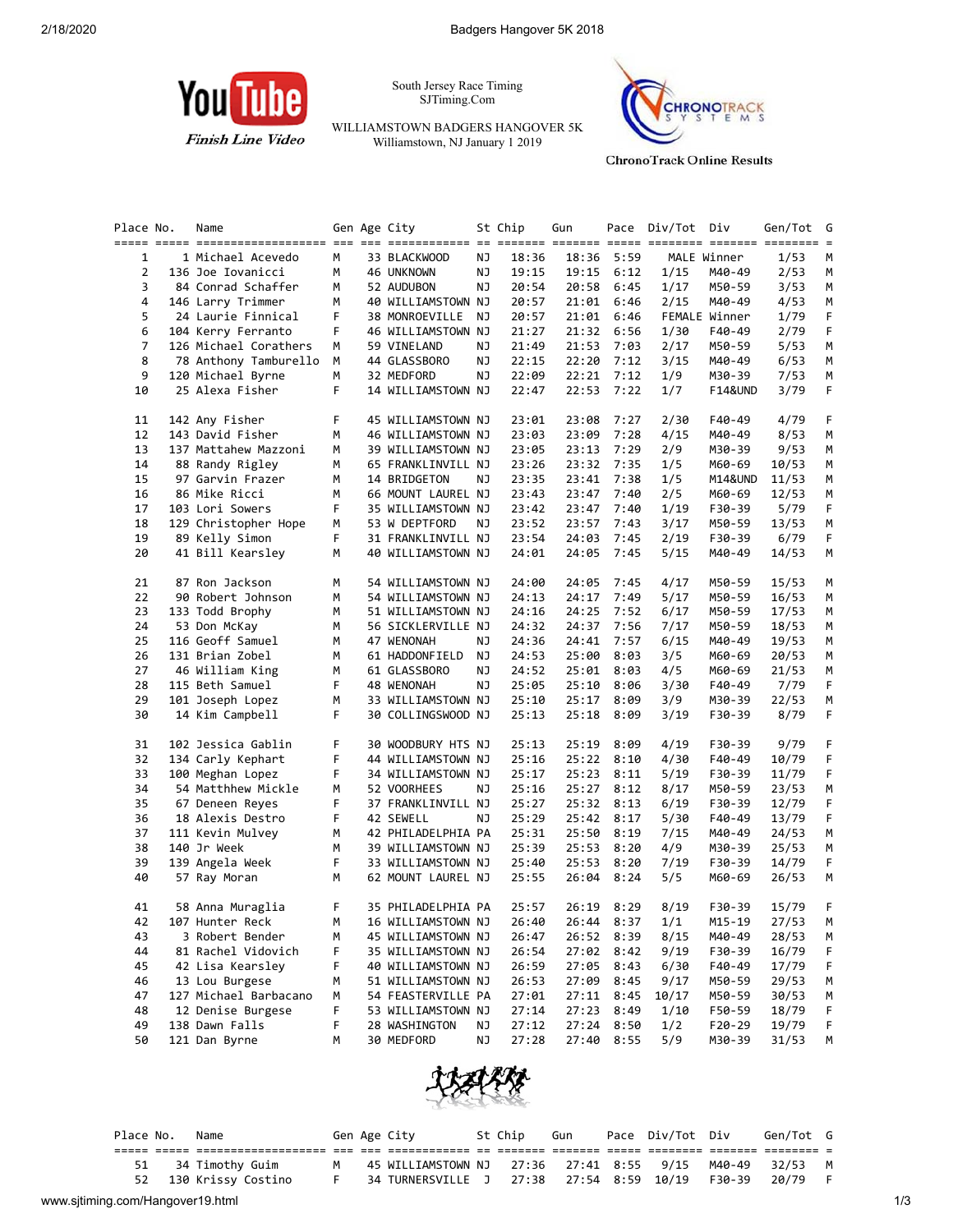2/18/2020 Badgers Hangover 5K 2018

| 53  | 91 Kimberly Jablonski              | F | 36 PITMAN                         | NJ        | 27:38          | 27:54          | 8:59 | 11/19          | F30-39             | 21/79          | F  |
|-----|------------------------------------|---|-----------------------------------|-----------|----------------|----------------|------|----------------|--------------------|----------------|----|
| 54  | 37 Joseph Huster                   | М | 59 WATERFORD WO NJ                |           | 27:46          | 28:01          | 9:01 | 11/17          | M50-59             | 33/53          | M  |
| 55  | 60 Nicole Orchard                  | F | 49 CLEMENTON                      | NJ        | 27:55          | 28:02          | 9:02 | 7/30           | F40-49             | 22/79          | F  |
| 56  | 56 Julie Moore                     | F | 49 WILLIAMSTOWN NJ                |           | 28:04          | 28:13          | 9:05 | 8/30           | F40-49             | 23/79          | F  |
| 57  | 125 Jean Lizzio                    | F | 66 BERLIN                         | NJ        | 28:09          | 28:18          | 9:07 | 1/8            | F60-69             | 24/79          | F  |
| 58  | 61 Denise Ordille                  | F | 47 HAMMONTON                      | NJ        | 28:11          | 28:20          | 9:08 | 9/30           | F40-49             | 25/79          | F  |
| 59  | 38 Thomas Janes                    | М | 59 MANCHESTER T NJ                |           | 28:07          | 28:22          | 9:08 | 12/17          | M50-59             | 34/53          | М  |
| 60  | 68 Joseph Rogers                   | M | 52 WILLIAMSTOWN NJ                |           | 28:18          | 28:26          | 9:09 | 13/17          | M50-59             | 35/53          | M  |
|     |                                    |   |                                   |           |                |                |      |                |                    |                |    |
| 61  | 96 Bruce Frazer                    | M | 49 BRIDGETON                      | ΝJ        | 28:38          | 28:48          | 9:16 | 10/15          | M40-49             | 36/53          | М  |
| 62  | 2 Christy Beal                     | F | 46 WOODBURY HEI NJ                |           | 28:47          | 28:54          | 9:18 | 10/30          | F40-49             | 26/79          | F  |
| 63  | 119 Jaime Iacono                   | F | 33 WILLIAMSTOWN NJ                |           | 28:49          | 29:02          | 9:21 | 12/19          | F30-39             | 27/79          | F  |
| 64  | 66 Thomas Reber                    | м | 44 VINELAND                       | ΝJ        | 29:11          | 29:30          | 9:30 | 11/15          | M40-49             | 37/53          | М  |
| 65  | 77 Jessie Spindler                 | F | 14 FRANKLINVILL NJ                |           | 29:30          | 29:41          | 9:33 | 2/7            | <b>F14&amp;UND</b> | 28/79          | F  |
| 66  | 75 James Spindler                  | М | 55 FRANKLINVILL NJ                |           | 29:30          | 29:41          | 9:33 | 14/17          | M50-59             | 38/53          | М  |
| 67  | 64 Logan Reber                     | F | 15 VINELAND                       | NJ        | 29:35          | 29:46          | 9:35 | 1/2            | F15-19             | 29/79          | F. |
| 68  | 141 Robert Ruhl                    | М | 14 MULLICA HILL NJ                |           | 29:35          | 29:46          | 9:35 | 2/5            | M14&UND            | 39/53          | M  |
| 69  | 47 Traci Krause                    | F | 49 BLACKWOOD                      | NJ        | 29:57          | 30:04          | 9:41 | 11/30          | F40-49             | 30/79          | F  |
| 70  | 50 Martha Lemmond                  | F | 53 WILLIAMSTOWN NJ                |           | 30:05          | 30:13          | 9:44 | 2/10           | F50-59             | 31/79          | F  |
| 71  | 135 Teddie Slider                  | F |                                   |           | 30:04          |                | 9:47 |                | F40-49             |                | F  |
| 72  | 73 Joe Skelly                      | M | 48 MULLICA HILL NJ<br>46 GLENDORA | <b>NJ</b> | 30:12          | 30:22<br>30:24 | 9:47 | 12/30<br>12/15 | M40-49             | 32/79<br>40/53 | M  |
| 73  |                                    | F |                                   | NJ        |                |                | 9:49 |                |                    |                | F  |
| 74  | 59 Rosemary O'Dea<br>45 Terry King | F | 63 SEWELL<br>67 GLASSBORO         | NJ        | 30:22<br>30:27 | 30:30<br>30:36 | 9:51 | 2/8            | F60-69<br>F60-69   | 33/79          | F  |
| 75  |                                    | F |                                   | NJ        |                |                |      | 3/8            |                    | 34/79          | F  |
|     | 105 Dewbbie Peterson               | F | 60 SEWELL                         |           | 30:48          | 31:06 10:01    |      | 4/8            | F60-69             | 35/79          | F  |
| 76  | 28 Kristen Gallagher               |   | 37 WILLIAMSTOWN NJ                |           | 31:07          | 31:24 10:07    |      | 13/19          | F30-39             | 36/79          |    |
| 77  | 145 Meghan Mintor                  | F | 35 SICKLERVILLE NJ                |           | 31:10          | 31:31 10:09    |      | 14/19          | F30-39             | 37/79          | F  |
| 78  | 72 Michael Siciliano               | М | 59 SEWELL                         | ΝJ        | 31:25          | 31:38 10:11    |      | 15/17          | M50-59             | 41/53          | М  |
| 79  | 106 Linda Vanocker                 | F | 58 BERWYN                         | ΝJ        | 31:27          | 31:42 10:13    |      | 3/10           | F50-59             | 38/79          | F  |
| 80  | 15 Lisa Campisi                    | F | 37 MARLTON                        | NJ        | 31:27          | 31:44 10:13    |      | 15/19          | F30-39             | 39/79          | F  |
| 81  | 124 Nick Gardiner                  | M | 31 MEDFORD                        | NJ        | 32:07          | 32:18 10:24    |      | 6/9            | M30-39             | 42/53          | M  |
| 82  | 114 Taciana Spoon                  | F | 43 SICKLERVILL3 EJ                |           | 32:07          | 32:26 10:27    |      | 13/30          | F40-49             | 40/79          | F  |
| 83  | 99 Barbara Donisi                  | F | 50 WILLIAMSTOWN NJ                |           | 32:14          | 32:34 10:29    |      | 4/10           | F50-59             | 41/79          | F  |
| 84  | 43 Kristal Kemery                  | F | 26 SICKLERVILLE NJ                |           | 32:16          | 32:36 10:30    |      | 2/2            | F20-29             | 42/79          | F  |
| 85  | 52 Roger McCurdy                   | М | 49 WILLIAMSTOWN NJ                |           | 32:28          | 32:44 10:33    |      | 13/15          | M40-49             | 43/53          | м  |
| 86  | 98 Grace Frazer                    | F | 11 BRIDGETON                      | NJ        | 32:36          | 32:49 10:34    |      | 3/7            | <b>F14&amp;UND</b> | 43/79          | F  |
| 87  | 49 Patricia Lasch                  | F | 57 WILLIAMSTOWN NJ                |           | 32:32          | 32:52 10:35    |      | 5/10           | F50-59             | 44/79          | F  |
| 88  | 95 Dana Frazer                     | F | 47 BRIDGETON                      | NJ        | 32:40          | 32:53 10:35    |      | 14/30          | F40-49             | 45/79          | F  |
| 89  | 36 Erika Hauer                     | F | 43 SICKLERVILLE NJ                |           | 32:45          | 33:03 10:39    |      | 15/30          | F40-49             | 46/79          | F  |
| 90  | 19 Cindy Eberhardt                 | F | 55 CHERRY HILL                    | ΝJ        | 32:50          | 33:07 10:40    |      | 6/10           | F50-59             | 47/79          | F  |
|     |                                    |   |                                   |           |                |                |      |                |                    |                |    |
| 91  | 109 Dianna Geostenbache F          |   | 39 W DEPTFORD                     | <b>NJ</b> | 33:01          | 33:15 10:42    |      | 16/19          | F30-39             | 48/79          | F  |
| 92  | 22 Bonnie Fanz                     | F | 58 WATERFORD WO NJ                |           | 33:01          | 33:16 10:43    |      | 7/10           | F50-59             | 49/79          | F  |
| 93  | 79 Joan Tapken                     | F | 46 PITMAN                         | NJ        | 33:05          | 33:19 10:44    |      | 16/30          | F40-49             | 50/79          | F  |
| 94  | 128 Suaan Barbacano                | F | 51 TREVOSE                        | PA        | 33:09          | 33:19 10:44    |      | 8/10           | F50-59             | 51/79          | F  |
| 95  | 20 Cheryl Egizi                    | F | 65 BLACKWOOD                      | <b>NJ</b> | 33:38          | 33:49 10:54    |      | 5/8            | F60-69             | 52/79          | F  |
| 96  | 70 Lisa Schill                     | F | 42 WILLIAMSTOWN NJ                |           | 33:44          | 34:03 10:58    |      | 17/30          | F40-49             | 53/79          | F  |
| 97  | 32 Deidre Gratton                  | F | 39 FRANKLINVILL NJ                |           | 33:46          | 34:03 10:58    |      | 17/19          | F30-39             | 54/79          | F  |
| 98  | 35 Jessica Hall                    | F | 37 GLASSBORO                      | ΝJ        | 34:03          | 34:25 11:05    |      | 18/19          | F30-39             | 55/79          | F  |
| 99  | 63 Anne-Marie Reber                | F | 43 VINELAND                       | NJ        | 34:31          | 34:50 11:13    |      | 18/30          | F40-49             | 56/79          | F  |
| 100 | 17 Helen Depaola                   | F | 63 SEWELL                         | <b>NJ</b> | 34:54          | 35:03 11:17    |      | 6/8            | F60-69             | 57/79          | F  |



| Place No. | Name                     |         | Gen Age City       |     | St Chip | Gun | Pace        | Div/Tot | Div                | Gen/Tot G |   |
|-----------|--------------------------|---------|--------------------|-----|---------|-----|-------------|---------|--------------------|-----------|---|
|           | =====================    | --- --- | ======             |     |         |     |             |         |                    |           |   |
| 101       | 122 Matt Byrne           | М       | 31 MARLTON         | NJ  | 35:03   |     | 35:17 11:22 | 7/9     | M30-39             | 44/53     | M |
| 102       | 4 Debra Bender           | F       | 45 WILLIAMSTOWN NJ |     | 35:02   |     | 35:22 11:23 | 19/30   | F40-49             | 58/79     | F |
| 103       | 11 Charlie Bucci         | F       | 41 GLASSBORO       | NJ. | 35:04   |     | 35:26 11:24 | 20/30   | F40-49             | 59/79     | F |
| 104       | 112 Jennifer Wolfinger   | F       | 48 MULLICA HILL NJ |     | 35:42   |     | 35:58 11:35 | 21/30   | F40-49             | 60/79     | F |
| 105       | 113 Justyna Kedziorea    | F.      | 48 MULLICA HLLL NJ |     | 35:43   |     | 35:58 11:35 | 22/30   | F40-49             | 61/79     | F |
| 106       | 144 Michelle Scherer     | F.      | 47 MT LAUREL       | ΝJ  | 36:05   |     | 36:23 11:43 | 23/30   | F40-49             | 62/79     | F |
| 107       | 110 Dolores Veigel       | F       | 48 SICKLERVILLE NJ |     | 36:09   |     | 36:27 11:44 | 24/30   | F40-49             | 63/79     | F |
| 108       | 83 John Giordano         | м       | 58 WILLIAMSTOWN NJ |     | 36:21   |     | 36:37 11:48 | 16/17   | M50-59             | 45/53     | M |
| 109       | 132 Heather Brophy       | F       | 47 WILLIAMSTOWN NJ |     | 36:36   |     | 36:45 11:50 | 25/30   | F40-49             | 64/79     | F |
| 110       | 118 Jack Jccauley        | м       | 09 AUBURN          | NJ. | 36:32   |     | 36:48 11:51 | 3/5     | <b>M14&amp;UND</b> | 46/53     | м |
|           |                          |         |                    |     |         |     |             |         |                    |           |   |
| 111       | 117 Erik McCauley        | м       | 08 AUBURN          | ΝJ  | 36:32   |     | 36:49 11:51 | 4/5     | <b>M14&amp;UND</b> | 47/53     | м |
| 112       | 40 Christopher Johnson M |         | 34 SEWELL          | NJ. | 36:28   |     | 36:51 11:52 | 8/9     | M30-39             | 48/53     | M |
| 113       | 39 Lisa Rose Johnson     | F       | 42 NORTHFIELD      | ΝJ  | 38:14   |     | 38:25 12:22 | 26/30   | F40-49             | 65/79     | F |
| 114       | 71 Fred Schwindt         | М       | 52 WILLIAMSTOWN NJ |     | 38:51   |     | 39:06 12:35 | 17/17   | M50-59             | 49/53     | м |
| 115       | 8 Vince Brando           | м       | 41 WILLIAMSTOWN NJ |     | 39:05   |     | 39:25 12:41 | 14/15   | M40-49             | 50/53     | M |
| 116       | 123 Colleen McCauley     | F       | 45 AUBURN          | NJ  | 39:19   |     | 39:36 12:45 | 27/30   | F40-49             | 66/79     | F |